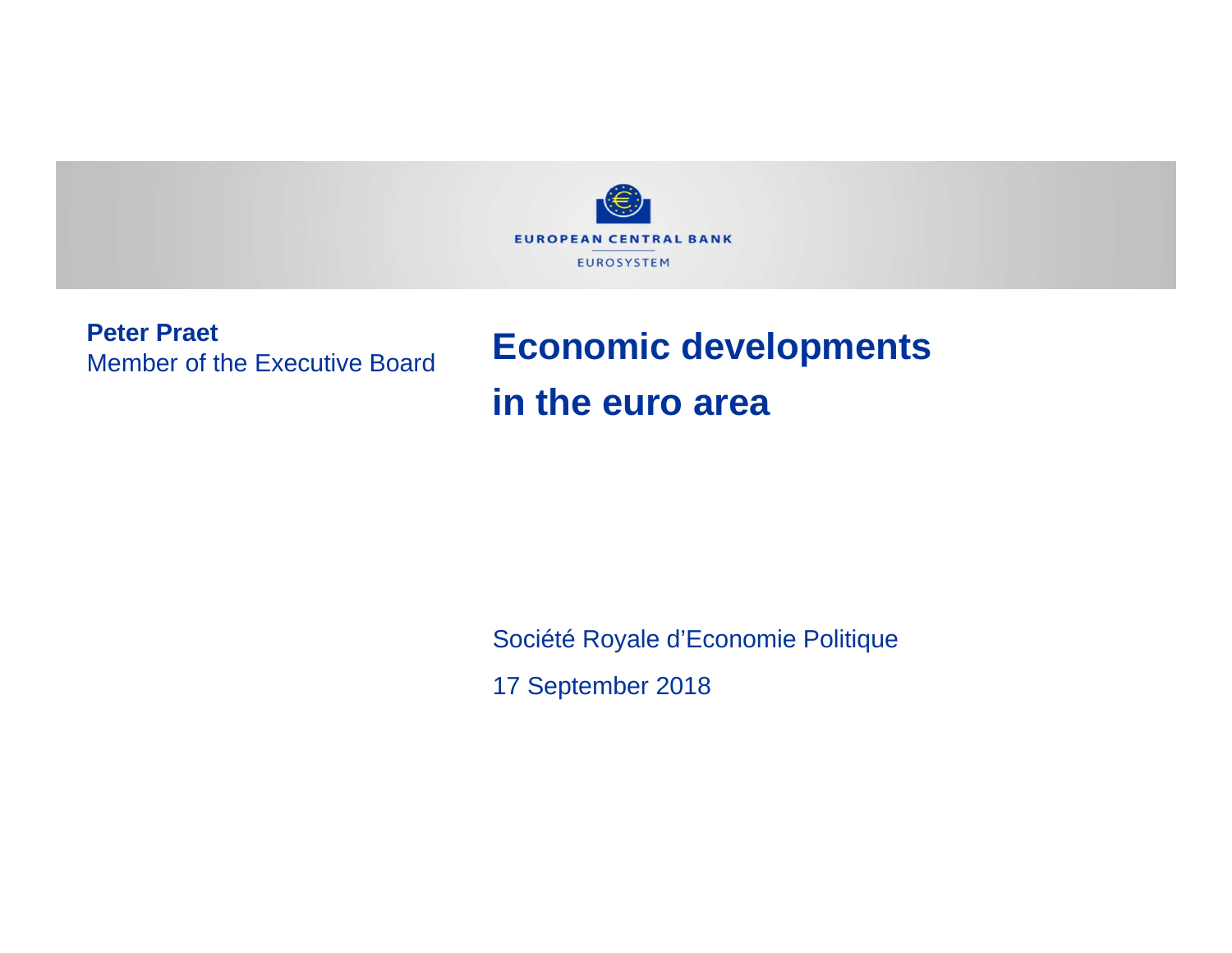

**Assistance to financial sector since 2007: impact on the debt**

Sources: ESCB

 Note: the years in brackets correspond to peak year of financial assistance impact. No impact in EE, MT, SK and FI. Latest observation: 2018.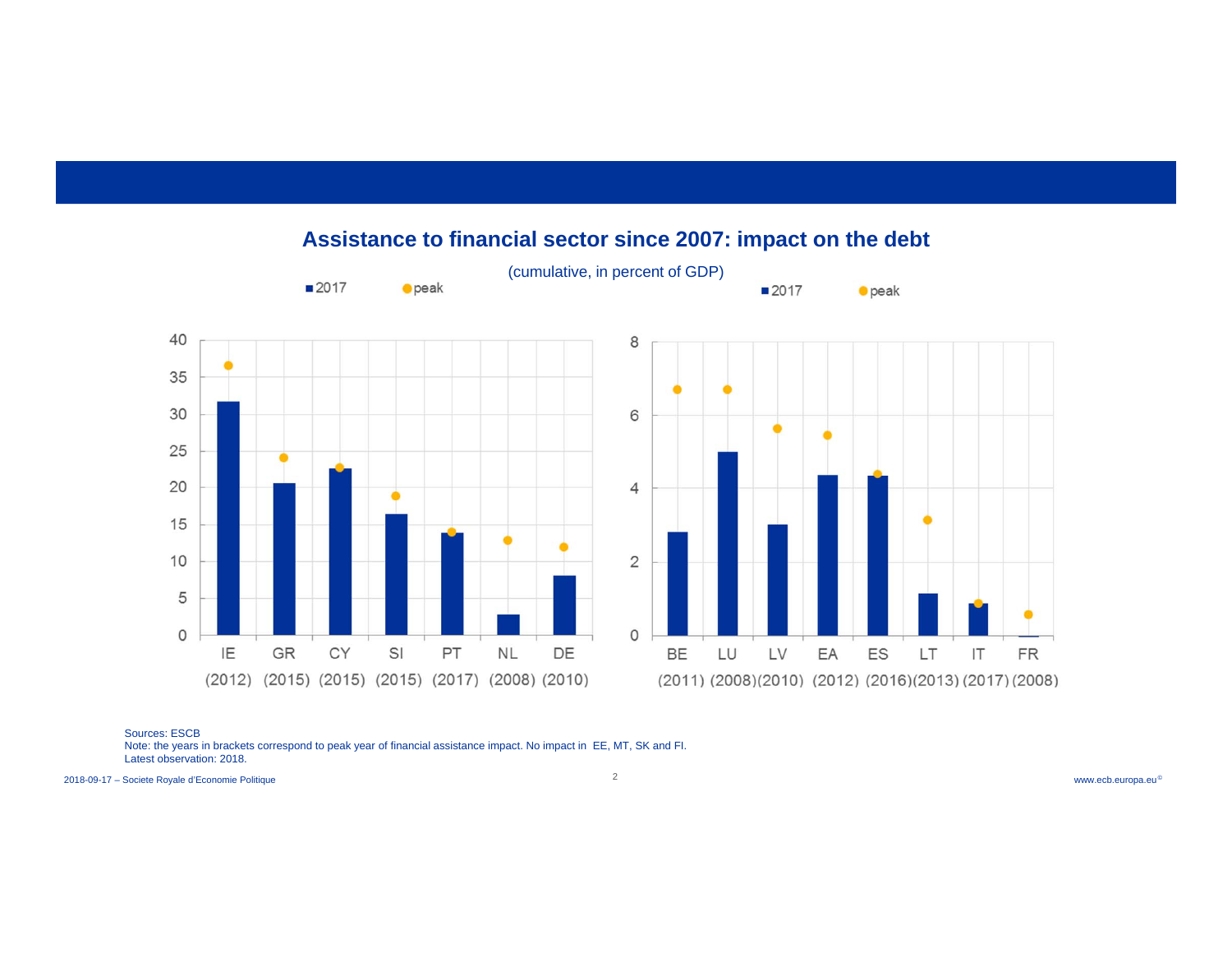

#### **Assistance to financial sector since 2007: contingent liabilities**

Sources: ESCB

Note: The years in brackets correspond to peak year of financial assistance impact. No impact on contingent liabilities in EE, MT,SK and FI. In IE, the increase in contingent liabilities on account of financial sector assistance also includes a guarantee on deposits.

Latest observation: 2018.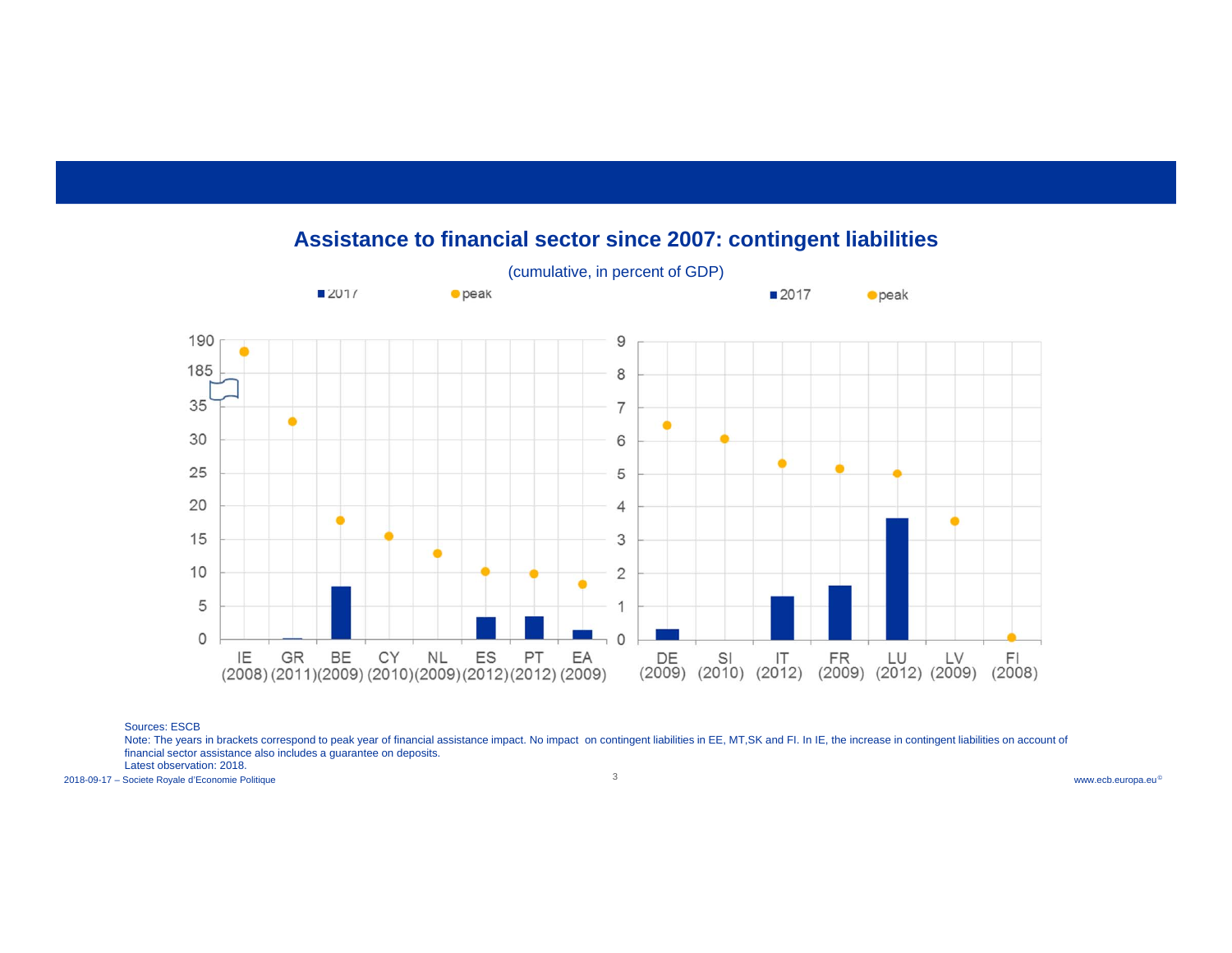#### **Actual GDP and pre-crisis trend in the euro area** (Index, 1999=100)



Sources: European Commission and ECB calculations Latest observation: 2018.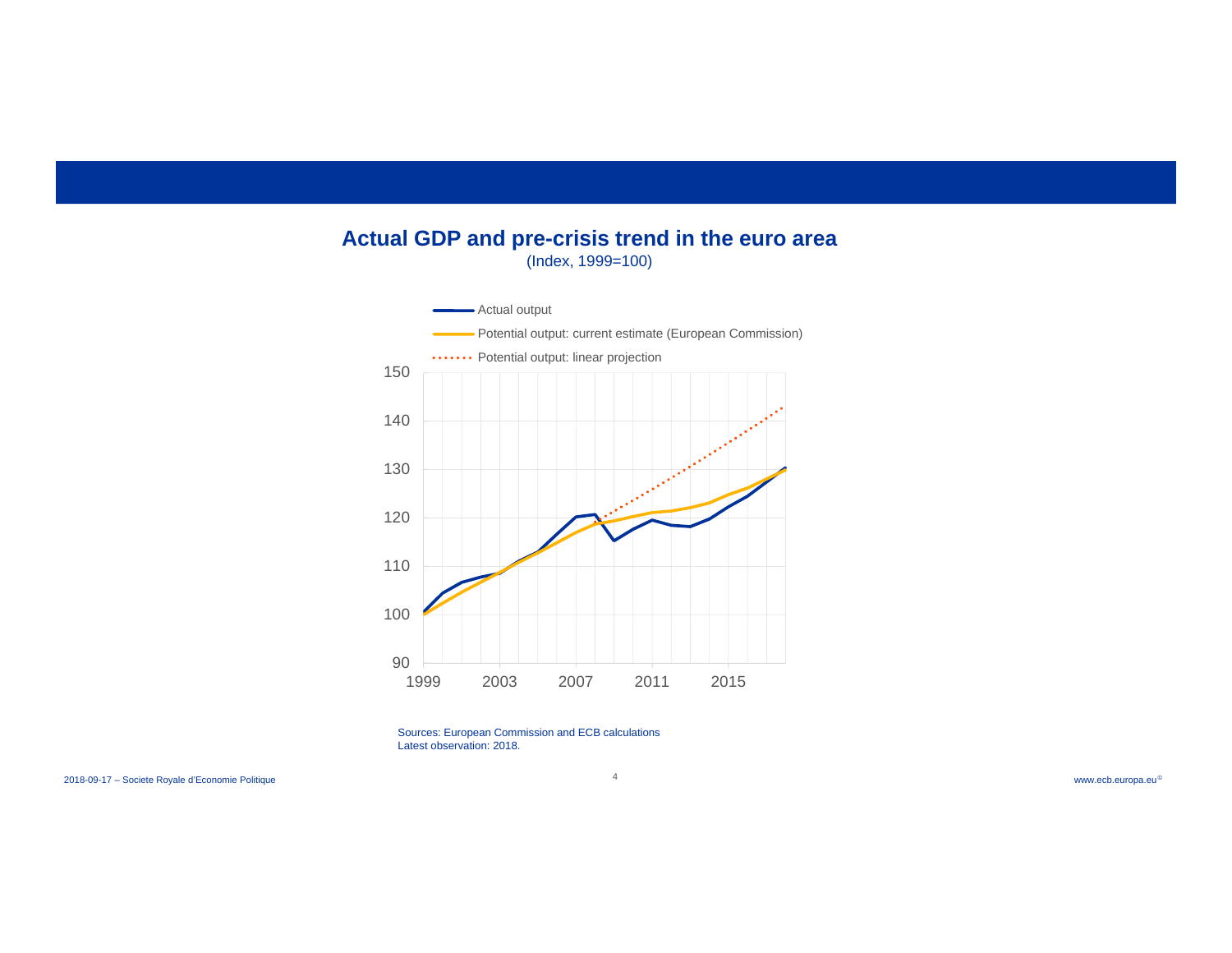**Euro area deficit and gross debt trajectory**  (percentage of GDP)



Source: ESCB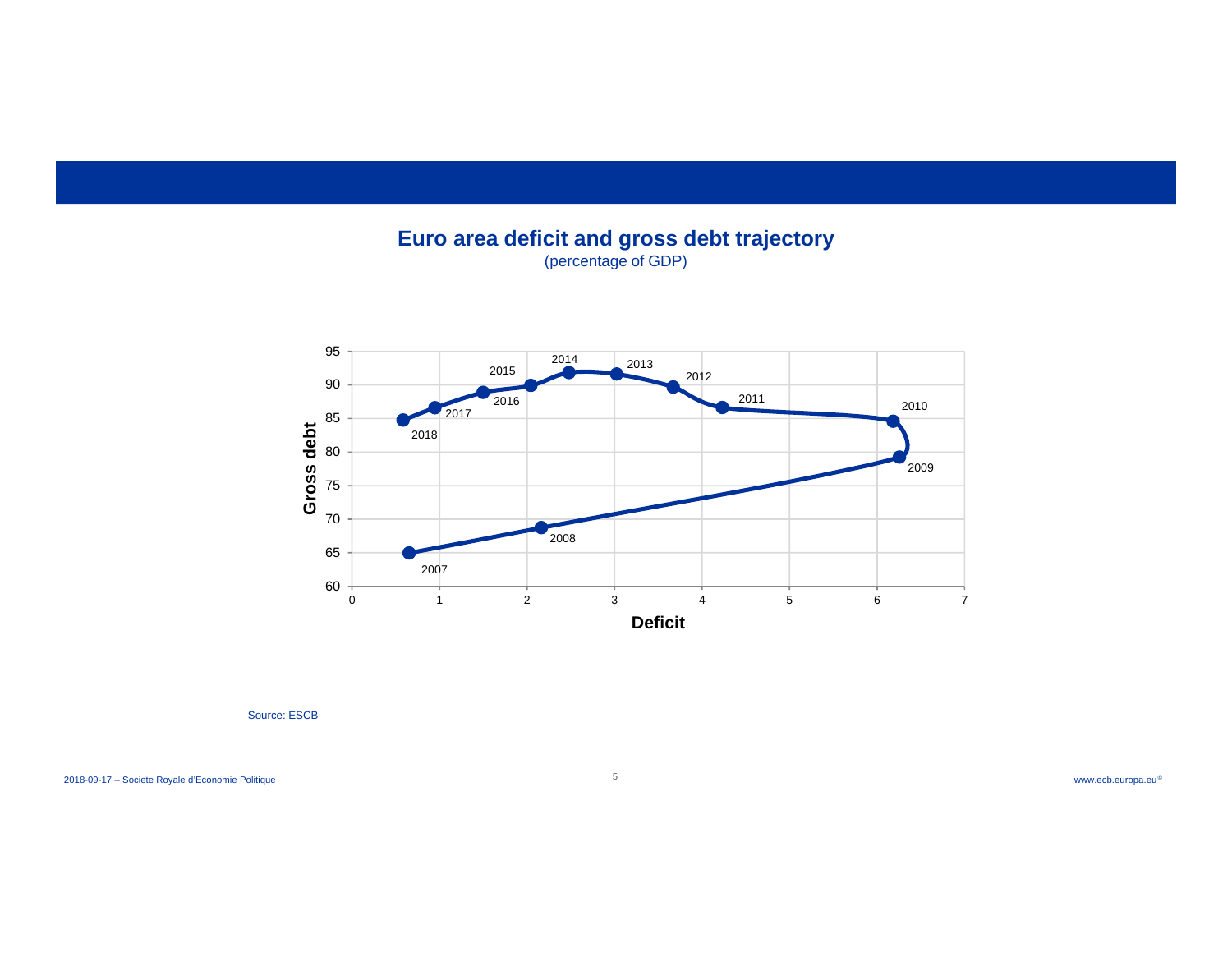#### Global PMI

#### **Global PMI composite output and global output**

(diffusion index, lhs; q-o-q % changes, rhs)



Sources: Markit, ECB staff calculations.

Note: Long-term average refers to 1999 onwards. Latest observation: 2018Q2 for PMI and for global GDP. Forecast from September 2018 MPE for 2018Q2 global GDP.

www.ecb.europa.eu© 2018-09-17 – Societe Royale d'Economie Politique



Sources: Markit, Haver Analytics, ECB staff calculations.

Notes: ECB staff calculations for the aggregate advanced economies excluding the euro area, comprising US, Japan and UK. Latest observation: August 2018.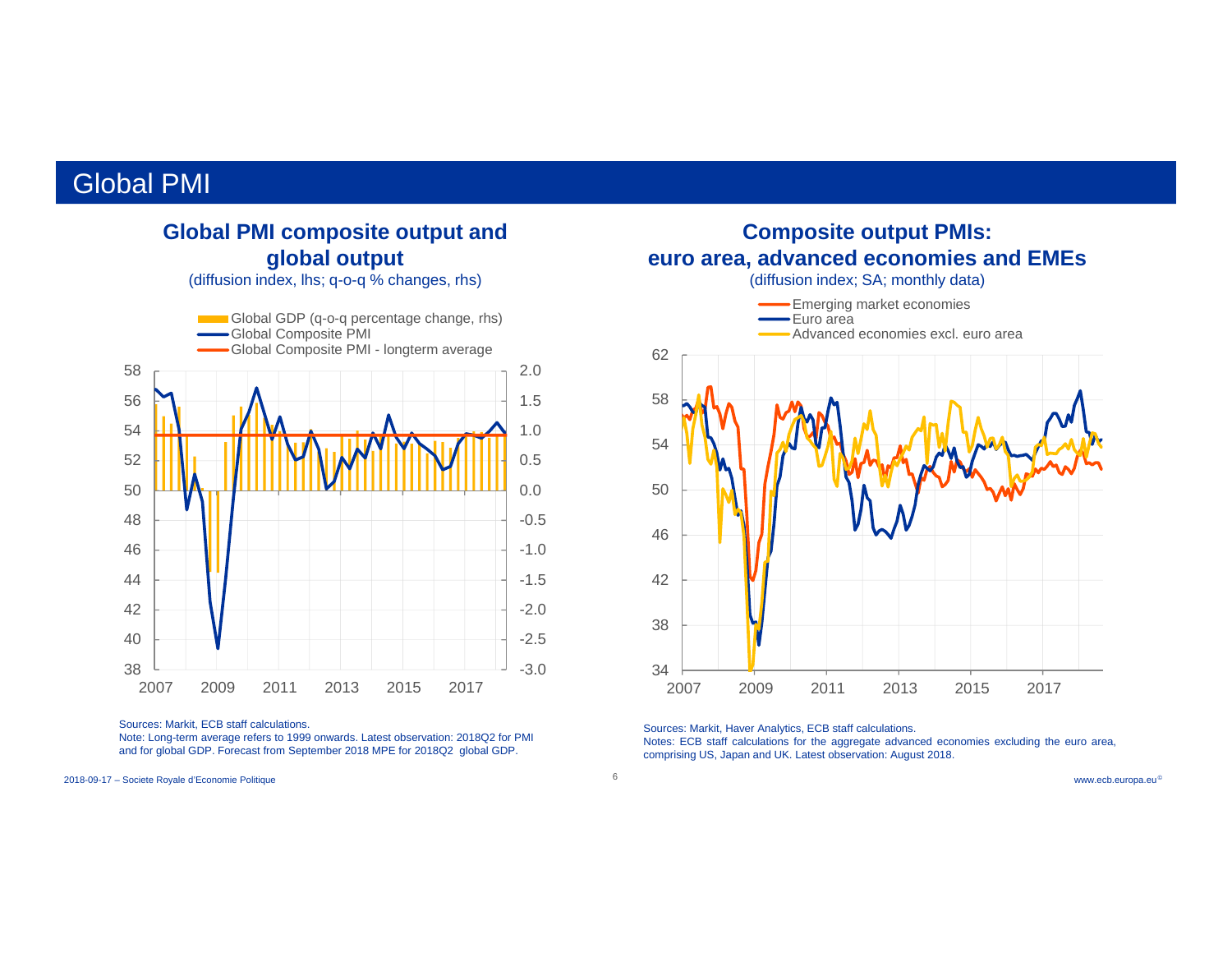### Commodity prices and exchange rates





Latest observations: 11 September 2018 (oil), 7 September 2018 (non-oil).

www.ecb.europa.eu© 2018-09-17 – Societe Royale d'Economie Politique

#### **USD/EUR** (level) 1.02007 1.1 1.2 1.3 1.4 1.51.61.7 2007 2009 2011 2013 2015 2017MPE: 1.15 July GovC: 1.17 **1.16**

#### **Non-oil** (index, 2015=100) **NEER-38** (index 1999Q1=100)

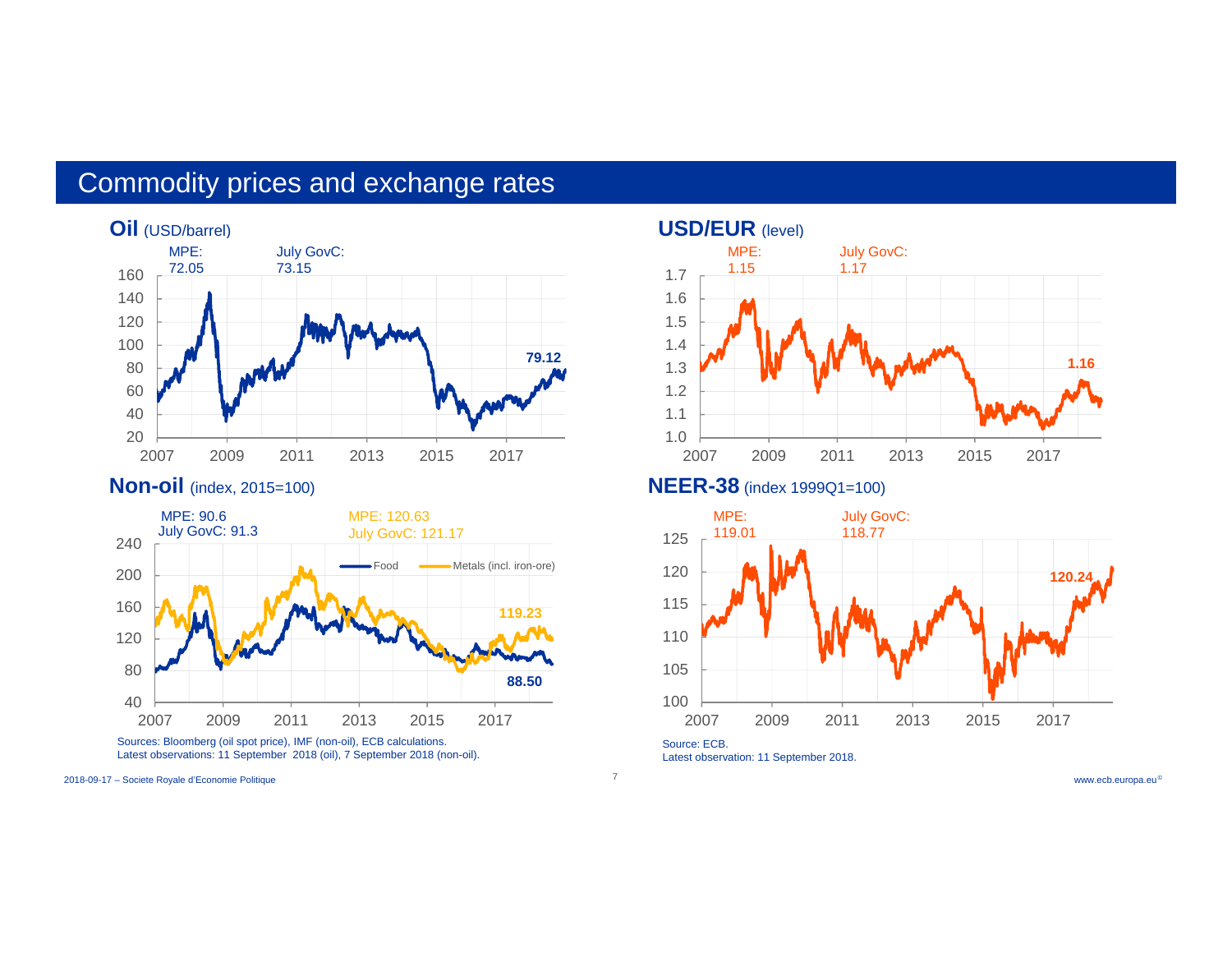

#### **Price level**(1999m1=100, trend= year-on-year inflation at 2%)

Sources: Eurostat and ECB calculationsLatest observations: August 2018 (flash estimate)



**HICP and HICP excluding energy and food** (annual percentage changes)

Sources: Eurostat. Latest observations: August 2018 (flash estimates).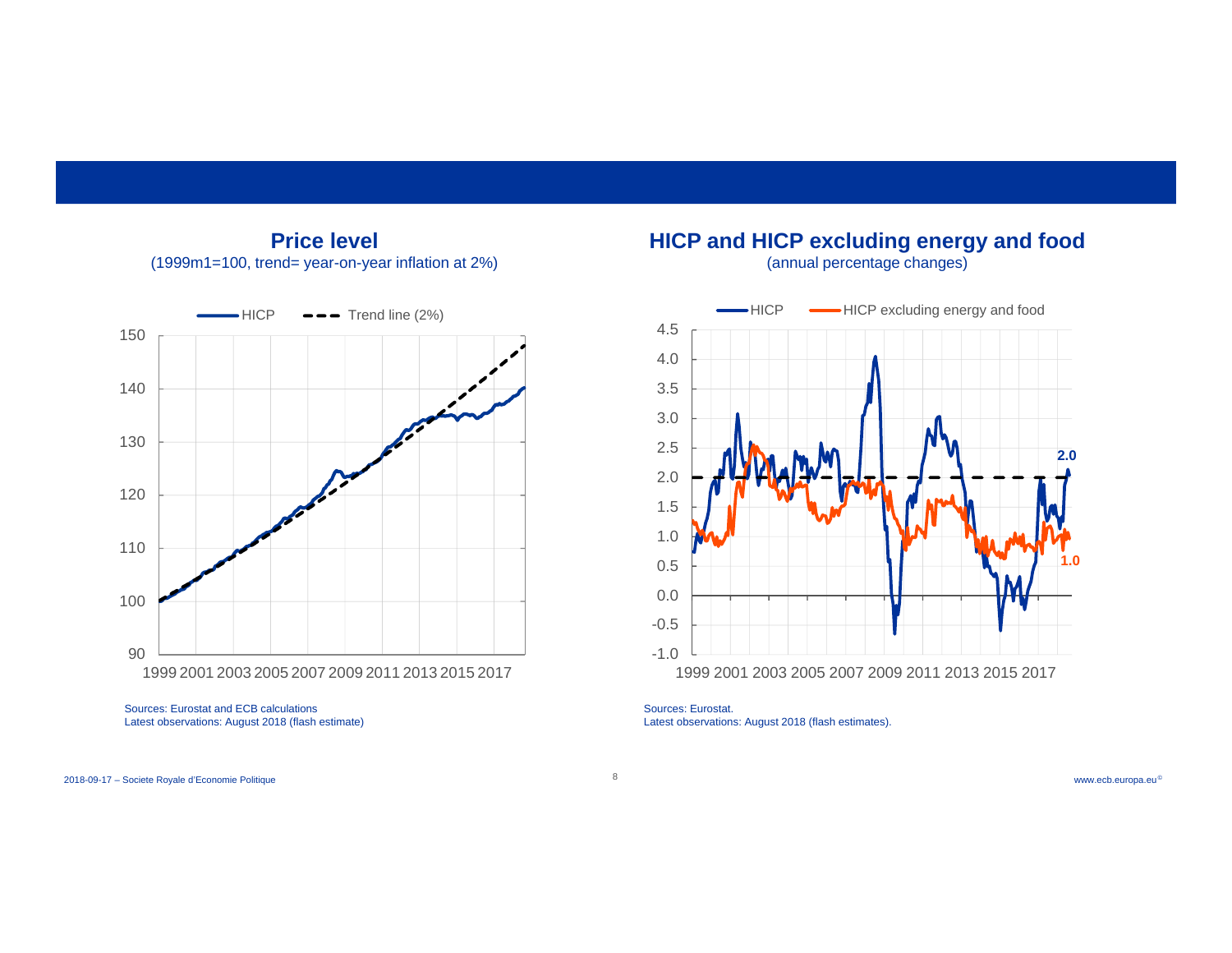### The 2014-2018 ECB package of measures



#### **ECB package of measures timeline**

*Source: ECB.*

www.ecb.europa.eu© 2018-09-17 – Societe Royale d'Economie Politique

**9**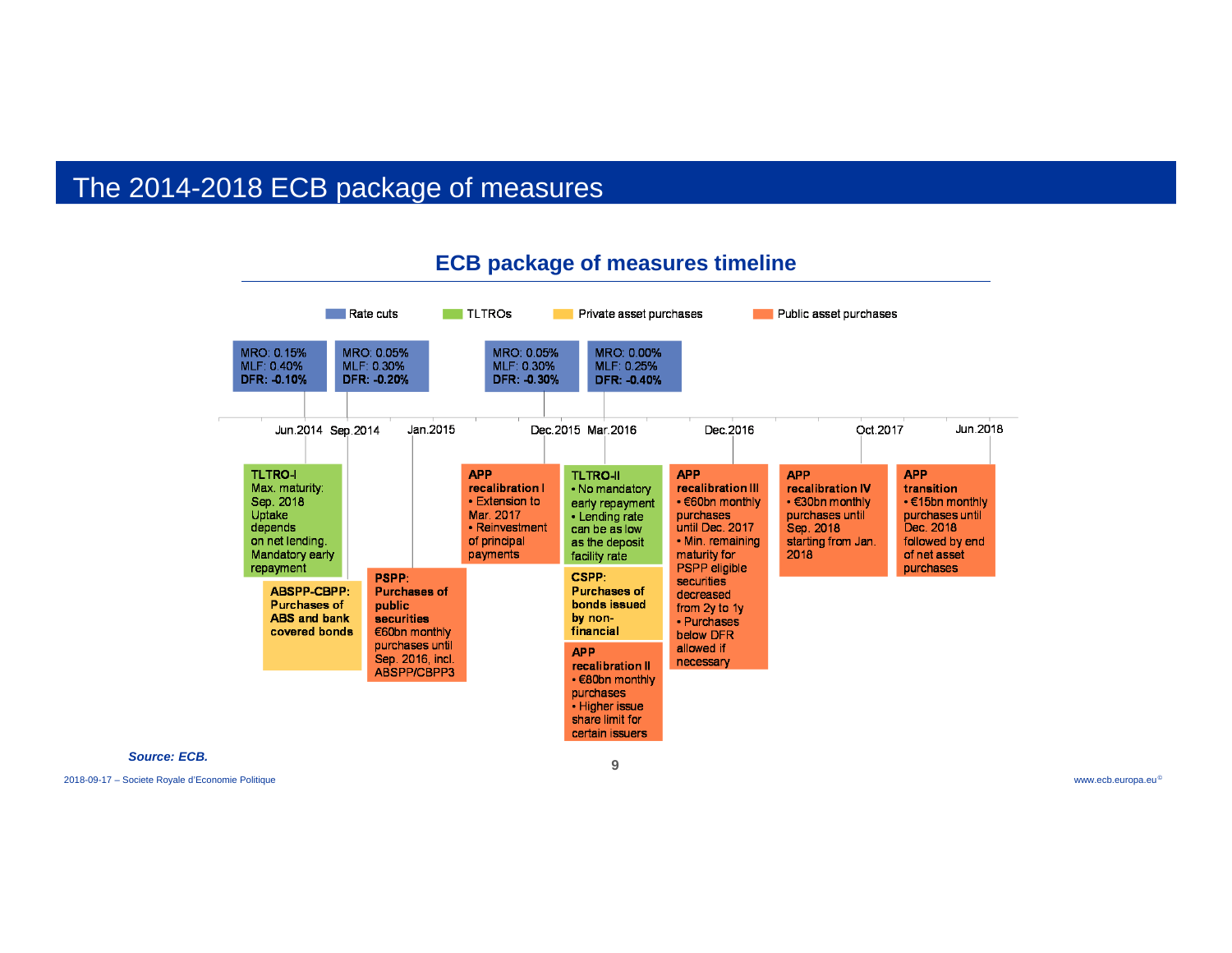Monetary policy stance determined by combination & interaction of:

- our **policy rates**,
- our **asset purchase programme**,
- and our **forward guidance** on each of these tools

… complemented by:

• the **TLTRO**s, which will remain outstanding until March 2021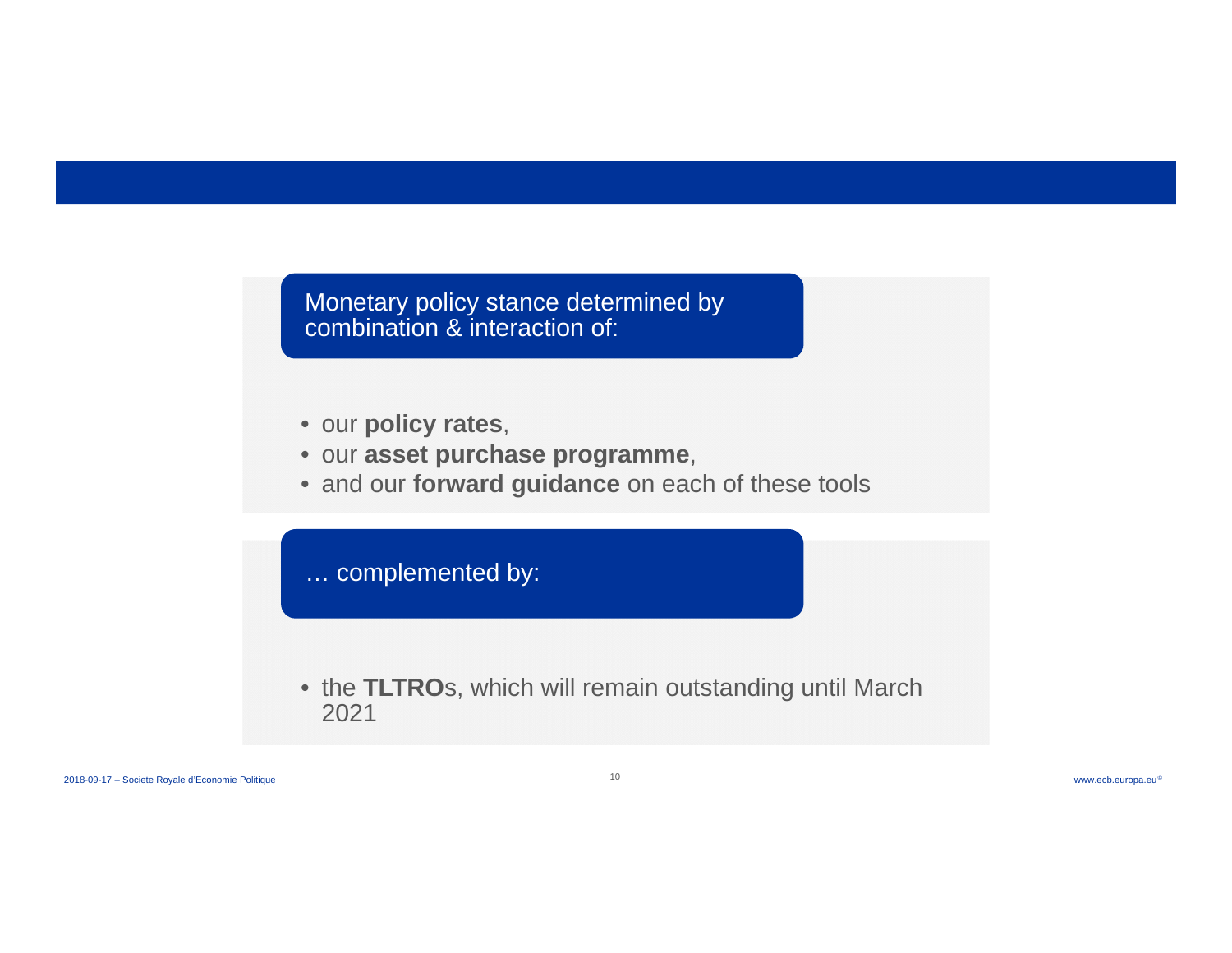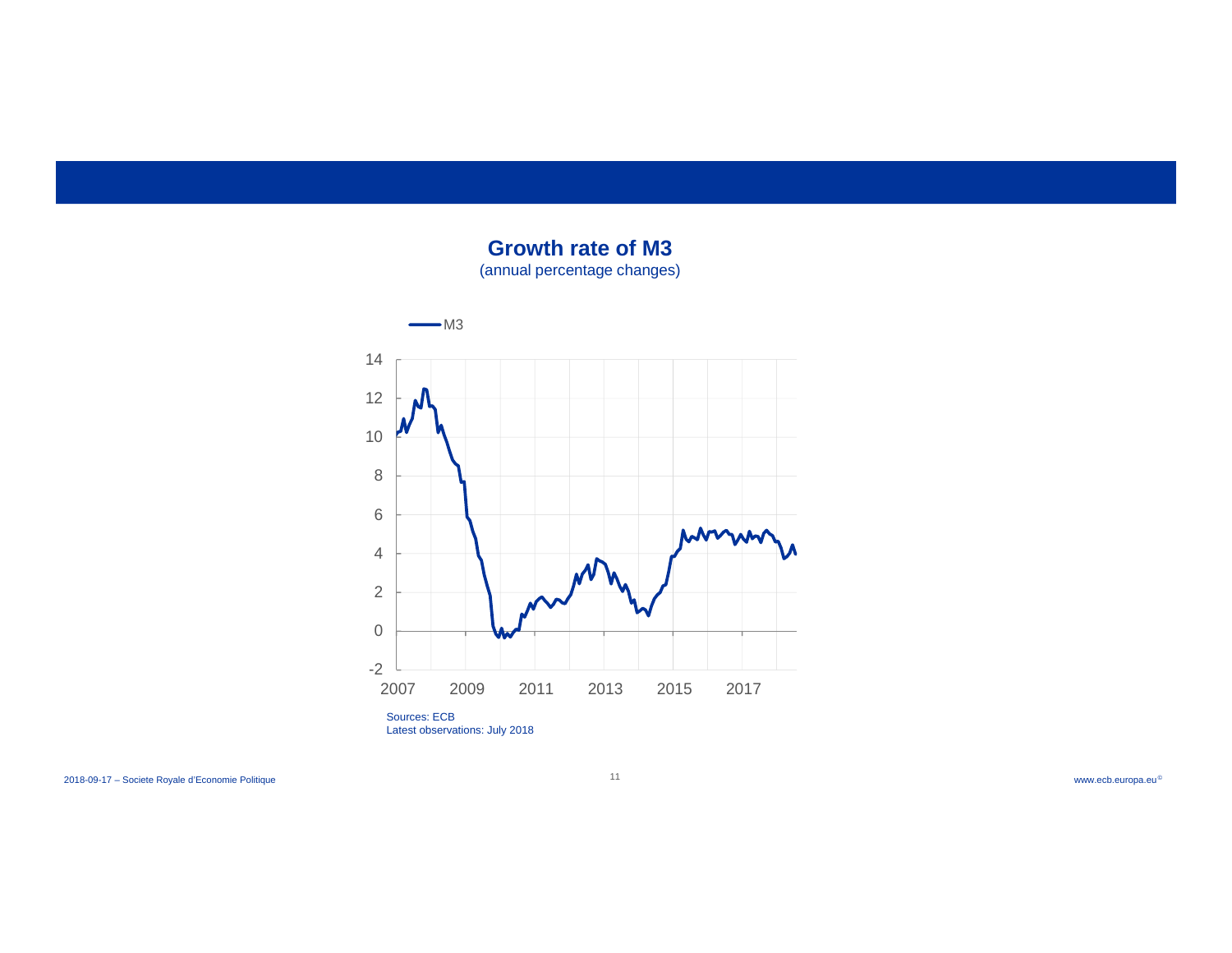#### Labour market

#### **Employment** (PMI: deviation from 50; Employment growth q-o-q: percentages)



Sources: Eurostat, Markit. ECB calculations. Note: Positive values for PMI indicate expansion. Latest observations: 2018Q2 for employment growth; 2018Q3 for PMI.

www.ecb.europa.eu© 2018-09-17 – Societe Royale d'Economie Politique

#### **Unemployment rate**

(in percent of labour force)



Source: Eurostat.Latest observation: July 2018.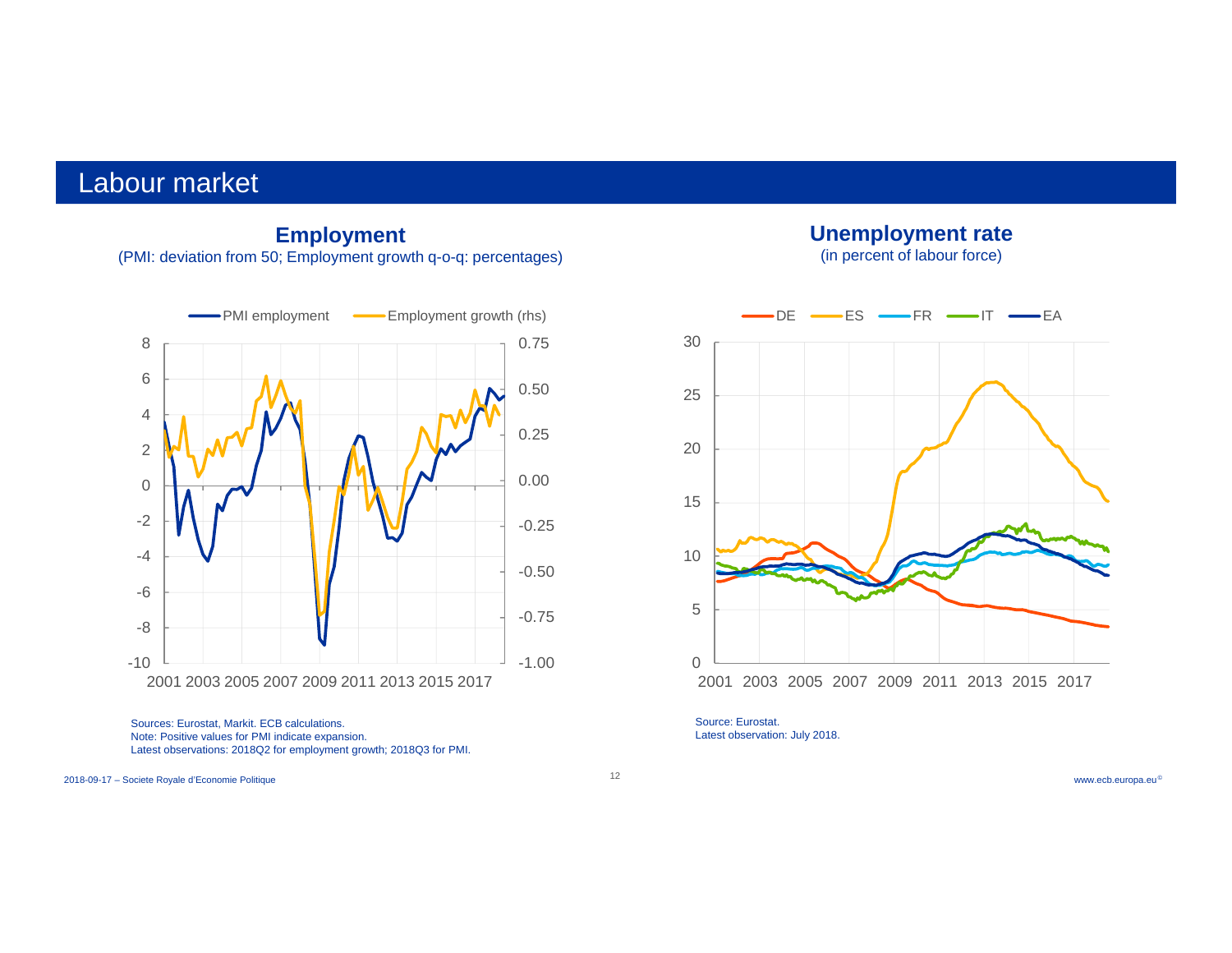#### Business investment



**Capacity utilisation** (capital goods sector, percentage)

Note: Long-term average refers to the period since 1985. Latest observation: 2018Q3.

## (2008Q1=100) 707580 85 9095 100 105 1102003 2005 2007 2009 2011 2013 2015 2017 Totall <del>- B</del>usiness

**Real investment**

Sources: September 2018 MPE, ECB calculations.

Note: Series are adjusted for the estimated impact of the Netherlands in 2015 and Ireland in 2016. Latest observation: 2018Q2.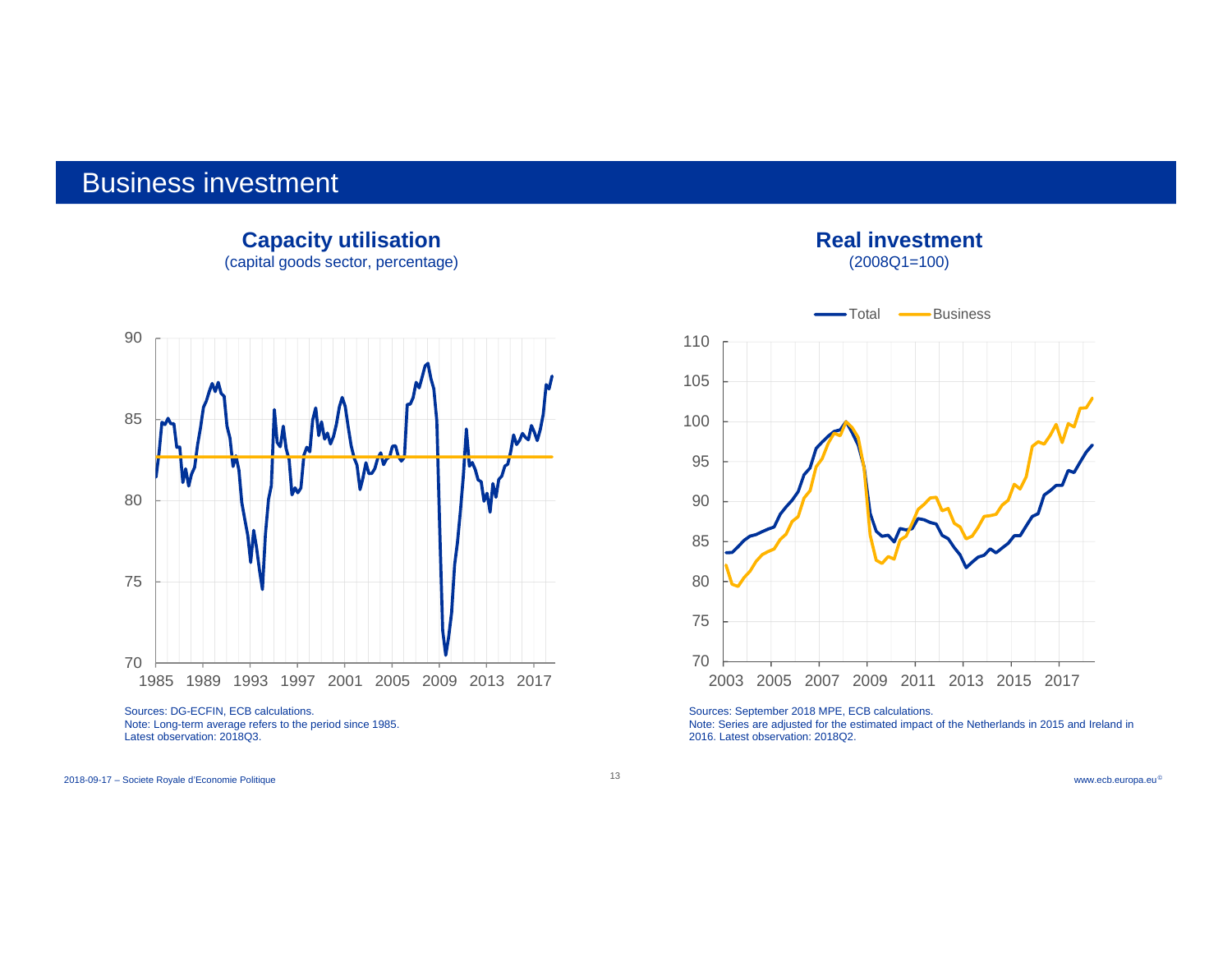#### Private consumption



Sources: Eurostat, ECB calculations. Notes: All income components are deflated with the GDP deflator. The contribution from the terms of trade is proxied by the differential in the GDP and consumption deflator. Consumption and total disposable income are deflated with the consumption deflator. Latest observations: 2018Q1 for income, 2018Q2 for consumption.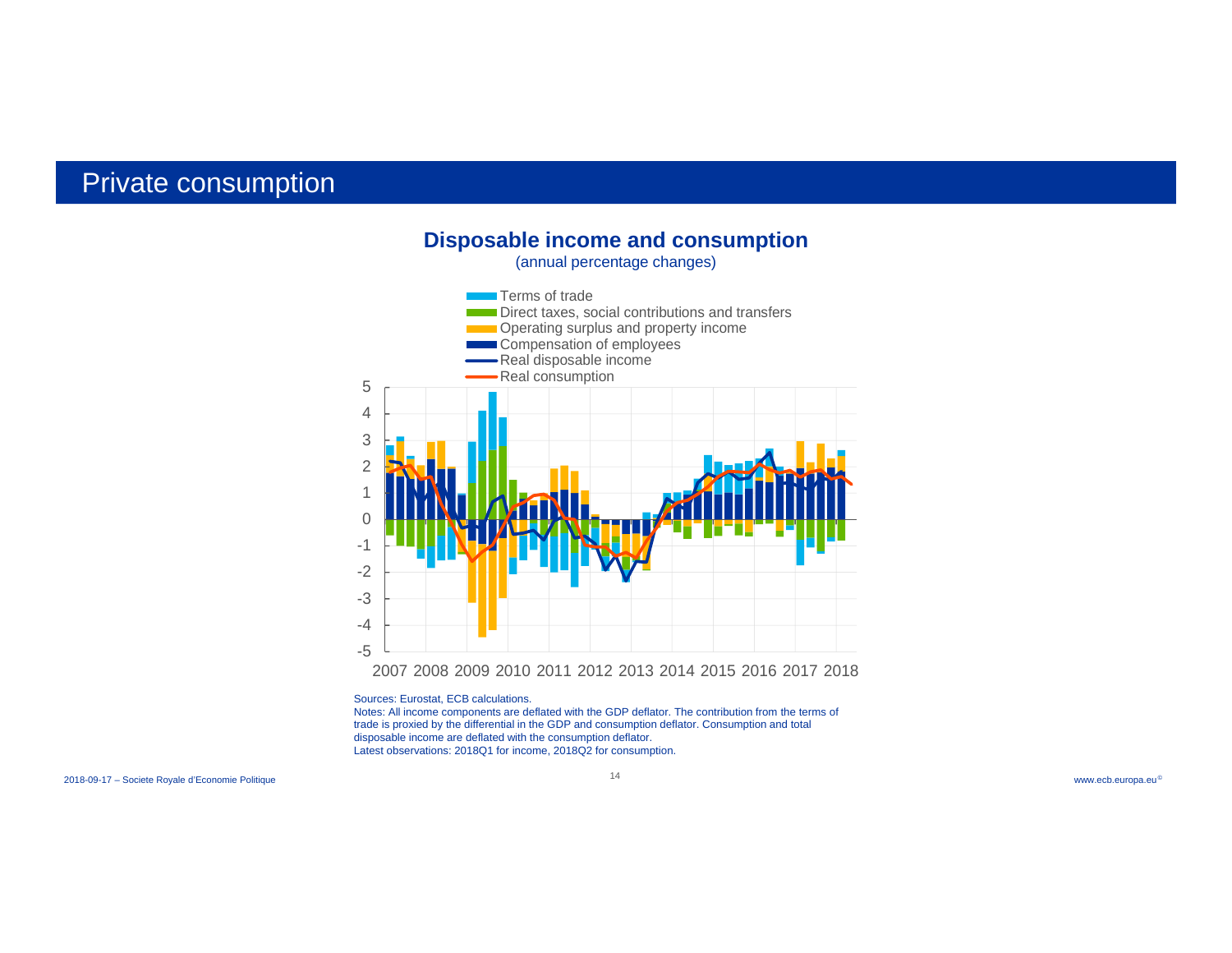### **The ECB's forward guidance before the 14 June 2018 Governing Council**

### Key ECB interest rates

- expected to remain at present levels for an extended period of time
- and well past horizon of **net asset purchases**

### Asset Purchase Programme (APP)

- **net asset purchases** intended to continue at monthly pace of €30 billion, until end-Sep 2018
- or beyond, if necessary & in any case until GovC sees sustained adjustment in path of inflation (SAPI) consistent with inflation aim
- Eurosystem will reinvest principal payments from maturing securities for an extended period of time after end of net purchases, and in any case for as long as necessary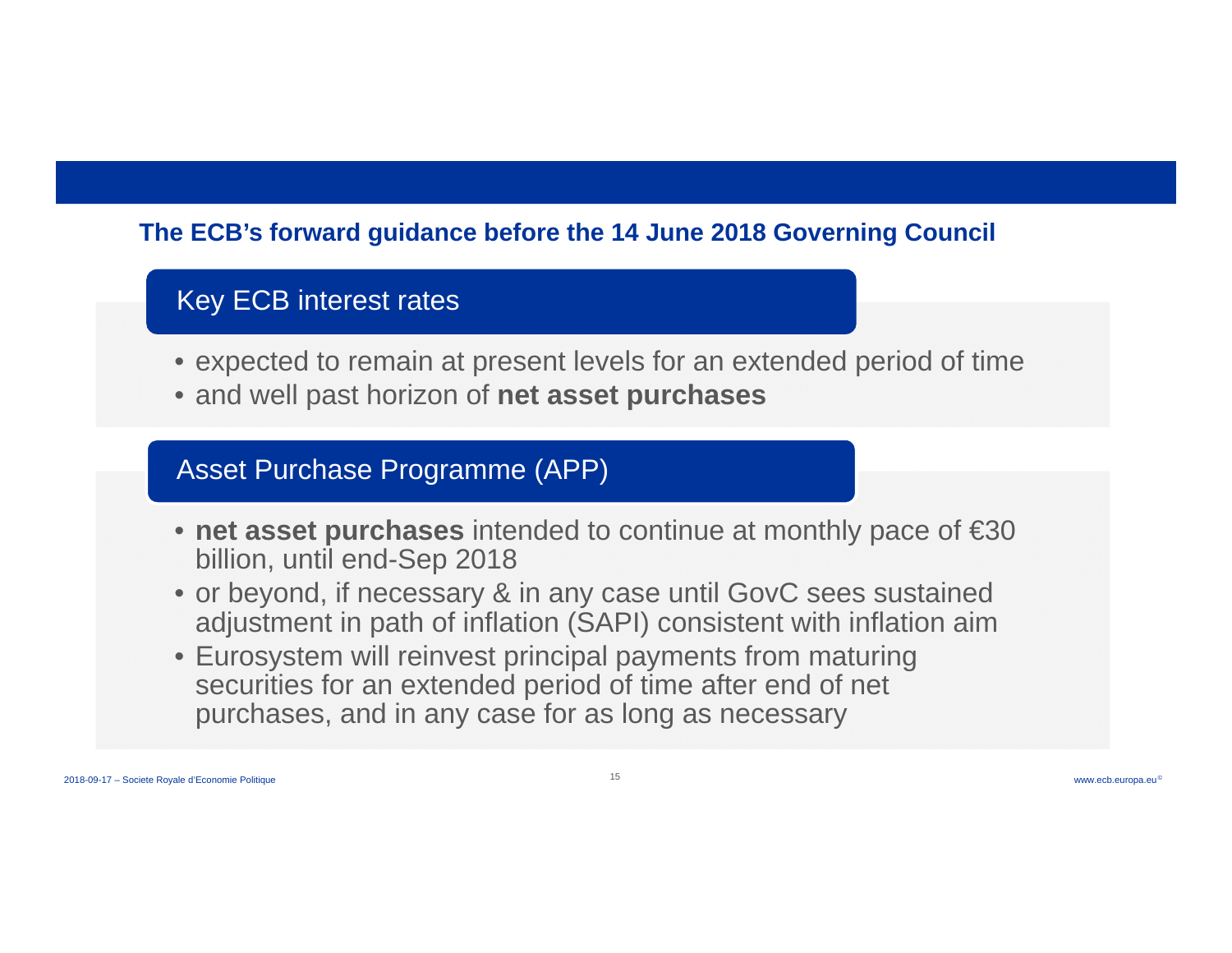### **Criteria for sustained adjustment in the path of inflation (SAPI)**

### **Convergence**

• Headline inflation on course to reach levels below, but close to, 2% in the medium term

#### Confidence

• Sufficient confidence in durable stabilisation of inflationaround these levels

#### Resilience

• Resilience of inflation convergence even after the end of net asset purchases.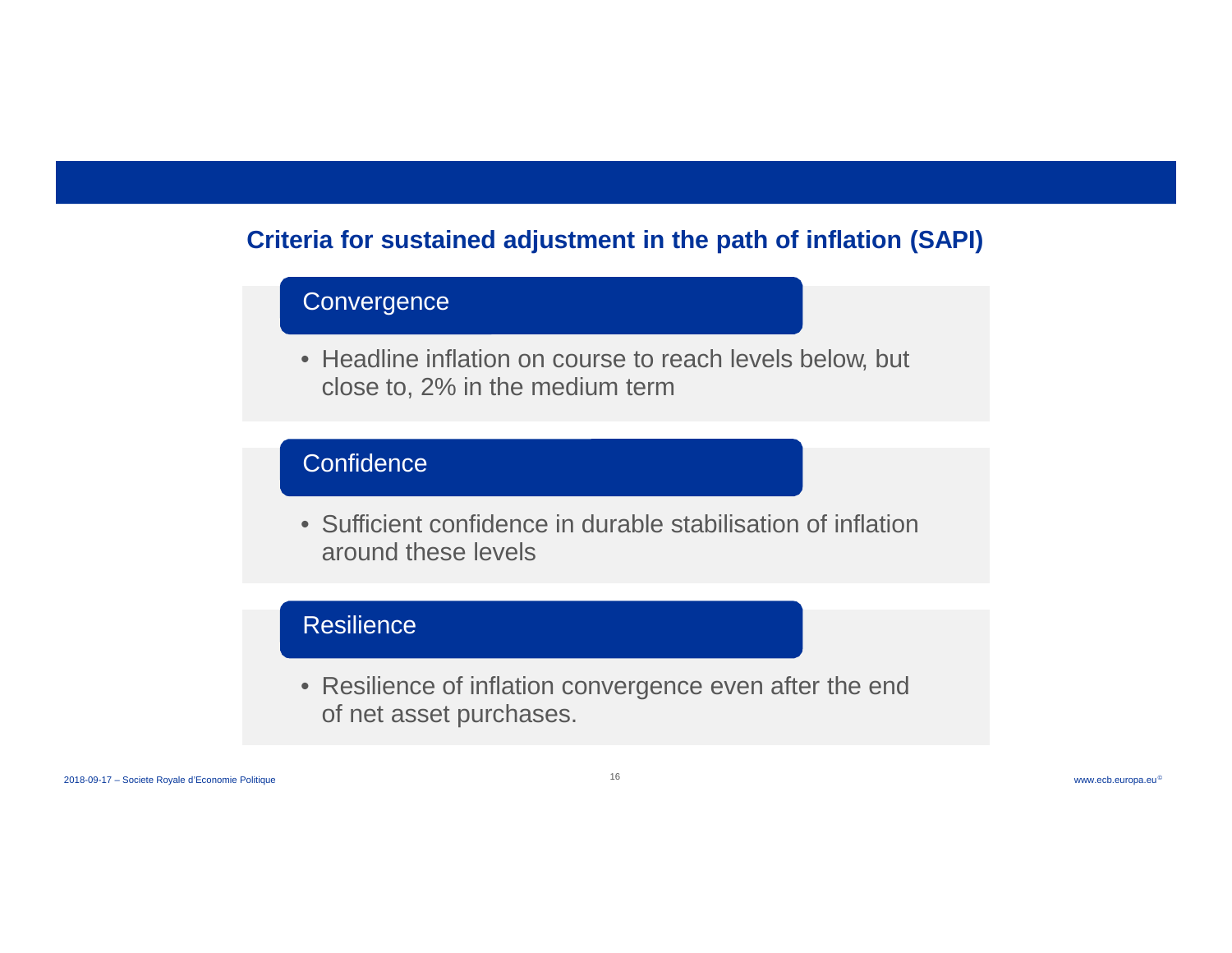#### **Measures of underlying inflation** (annual percentage changes)



Note: The permanent and common component of inflation (PCCI, formerly know as U2core) corresponds to a dynamic factor model based on the full 93 HICP items from each of 12 countries. Supercore (slightly revised methodology) is based only on those items in HICP excluding energy and food that are sensitive to slack as measured by the output gap. The range includes exclusion-based measures, trimmed means and a weighted median. Latest observations: August 2018 (flash estimate) for HICP excluding energy and food (HICPX) and July 2018 for the rest.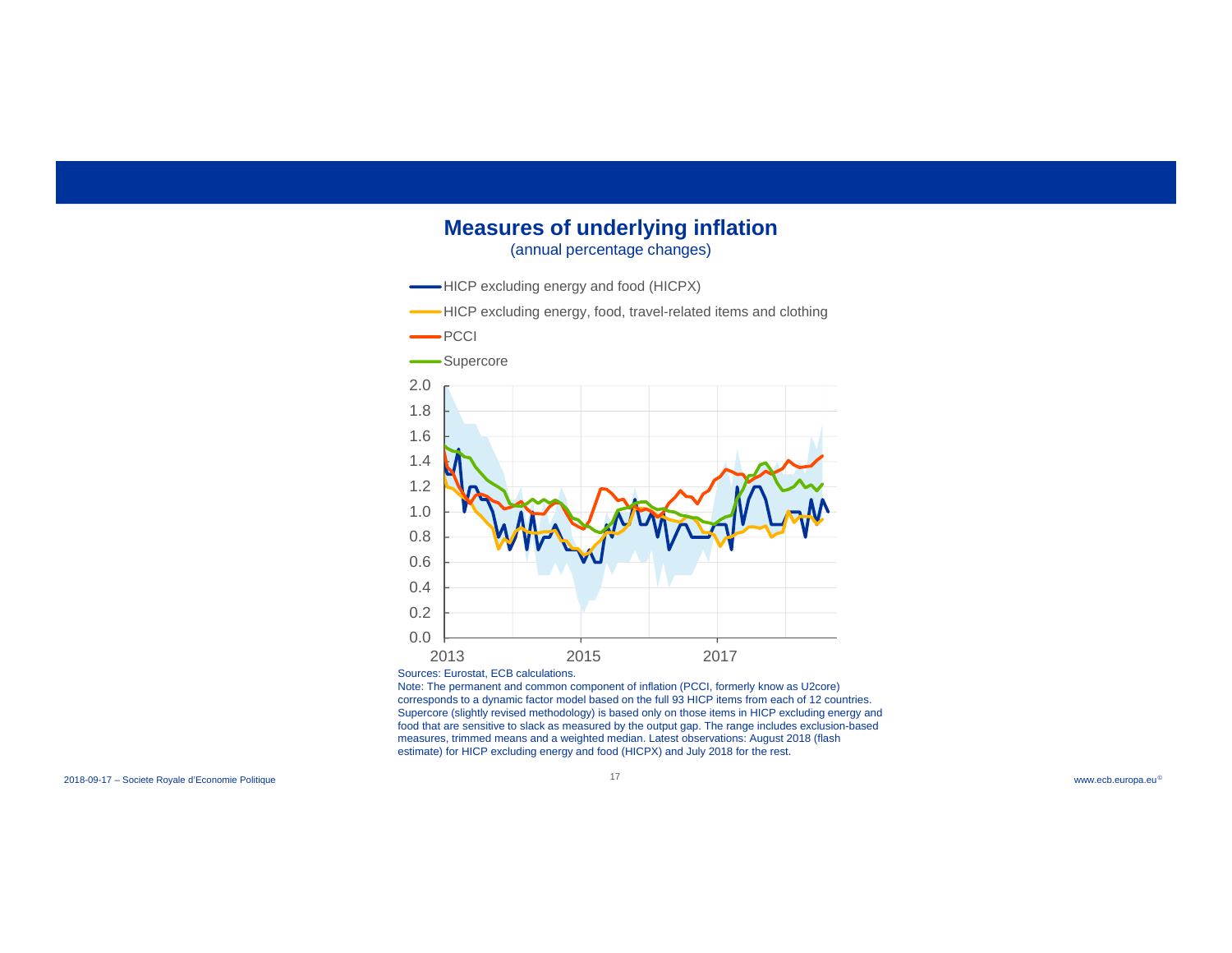#### **Option implied probability density function of euro area inflation over the next five years**

![](_page_17_Figure_1.jpeg)

#### *Sources: Bloomberg, Reuters, and ECB calculations.*

*Notes: Density functions are computed from 5-year maturity zero-coupon inflation* option floors under the assumption of risk neutrality. Shaded areas indicate a probability mass of 15% assigned to the inflation rate over the next 5 years.

#### **Euro area wage Phillips curve decomposition** *(deviations from mean in y-o-y growth terms; percentage point contributions)*

![](_page_17_Figure_6.jpeg)

*Sources: Eurostat, ECB staff calculations based on June 2018 BMPE.* Notes: Contributions are calculated based on an equation in which the annualised quarterly growth of compensation per employee is regressed against its own lag. *the lagged unemployment rate, productivity growth, the four-quarter moving average of headline inflation and <sup>a</sup> constant. Estimation sample: 1999Q1 until* 2018Q1. Contributions are derived as in Yellen, J.L. (2015), "Inflation Dynamics and Monetary Policy", Speech at the Philip Gamble Memorial Lecture, University *of Massachusetts, Amherst, September 24.*

18